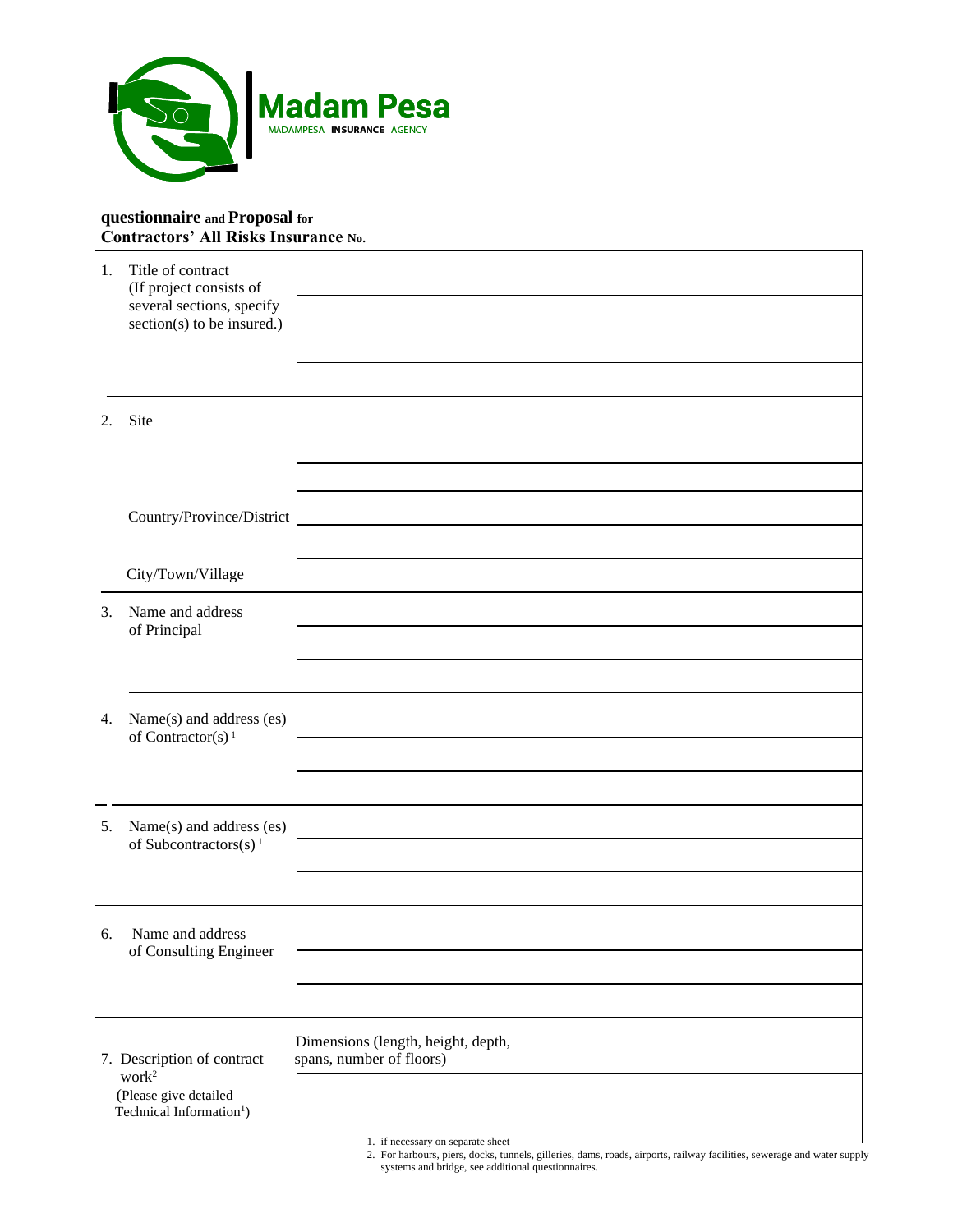|    |                                                                                   | Type of foundation and level<br>of deepest excavation                                                                                             |  |  |  |  |  |  |
|----|-----------------------------------------------------------------------------------|---------------------------------------------------------------------------------------------------------------------------------------------------|--|--|--|--|--|--|
|    |                                                                                   |                                                                                                                                                   |  |  |  |  |  |  |
|    |                                                                                   | Construction methods                                                                                                                              |  |  |  |  |  |  |
|    |                                                                                   |                                                                                                                                                   |  |  |  |  |  |  |
|    |                                                                                   | Construction materials                                                                                                                            |  |  |  |  |  |  |
|    |                                                                                   |                                                                                                                                                   |  |  |  |  |  |  |
| 8. | Is the Contractor exprieenced<br>in this type of work or<br>Construction methods? | $\Box$ Yes<br>No<br>ΙI                                                                                                                            |  |  |  |  |  |  |
| 9. | Period of Insurance                                                               | Commencement of work                                                                                                                              |  |  |  |  |  |  |
|    |                                                                                   | Duration of construction<br>months                                                                                                                |  |  |  |  |  |  |
|    |                                                                                   | Date of completion                                                                                                                                |  |  |  |  |  |  |
|    |                                                                                   | Maintenance period<br>months                                                                                                                      |  |  |  |  |  |  |
|    | 10. Work to be carried out<br>by Subcontractors?                                  |                                                                                                                                                   |  |  |  |  |  |  |
|    |                                                                                   |                                                                                                                                                   |  |  |  |  |  |  |
|    |                                                                                   |                                                                                                                                                   |  |  |  |  |  |  |
|    |                                                                                   |                                                                                                                                                   |  |  |  |  |  |  |
|    | 11. Special risks                                                                 | □<br>Fire, explosion?<br>$\Box$ yes<br>no                                                                                                         |  |  |  |  |  |  |
|    |                                                                                   | Flood, inundation?<br>$\Box$ yes<br>ப<br>no                                                                                                       |  |  |  |  |  |  |
|    |                                                                                   | Landslide, storm, cyclone?<br>Ш<br>yes<br>$\mathsf{L}$<br>no                                                                                      |  |  |  |  |  |  |
|    |                                                                                   | Blasting work?<br>yes<br>no                                                                                                                       |  |  |  |  |  |  |
|    |                                                                                   | Other risks                                                                                                                                       |  |  |  |  |  |  |
|    |                                                                                   |                                                                                                                                                   |  |  |  |  |  |  |
|    |                                                                                   | Volcanism, tsunami?<br>yes<br>П<br>no<br>$\Box$                                                                                                   |  |  |  |  |  |  |
|    |                                                                                   | Have earthquakes been observed in this area?<br>П<br>yes<br>$\mathbf{n}$<br>П                                                                     |  |  |  |  |  |  |
|    |                                                                                   | If so, please state intensity (Mercalli)<br>magnitude (Richter)                                                                                   |  |  |  |  |  |  |
|    |                                                                                   | Is the design of the structures to be insured based on<br>$\square$ no<br>$\square$ yes<br>regulations regarding earthquake-resistant structures? |  |  |  |  |  |  |
|    |                                                                                   | Is the design standard higher than that<br>stipulated in the relevant regulations?<br>$\Box$ yes<br>$\Box$ no                                     |  |  |  |  |  |  |
|    | 12. Details of Subsoil                                                            | $\Box$ gravel<br>filled ground<br>rock<br>sand<br>□<br>clay<br>$\Box$<br>ΙI<br>$\Box$                                                             |  |  |  |  |  |  |
|    |                                                                                   | Other subsoil conditions                                                                                                                          |  |  |  |  |  |  |
|    | Do geological faults exist in the vicinity?<br>yes<br>П<br>$\Box$ no              |                                                                                                                                                   |  |  |  |  |  |  |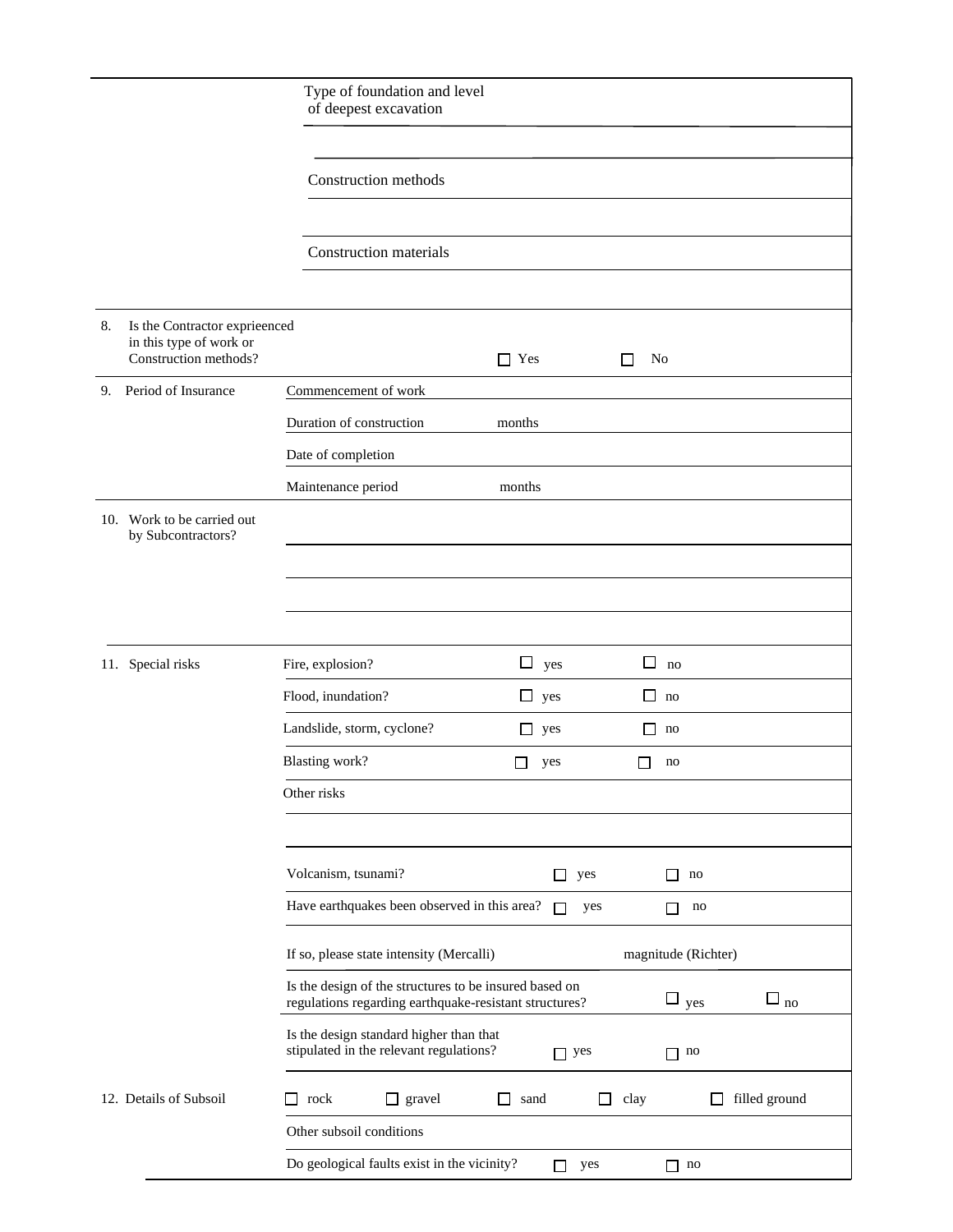|  | 13. Ground water                                                                                                                                                                                                          | Level below grade m/ft  |                                                 |              |                    |             |  |
|--|---------------------------------------------------------------------------------------------------------------------------------------------------------------------------------------------------------------------------|-------------------------|-------------------------------------------------|--------------|--------------------|-------------|--|
|  | 14. Nearest river, lake,<br>sea, etc.                                                                                                                                                                                     | Name                    |                                                 |              |                    |             |  |
|  |                                                                                                                                                                                                                           | Distance                |                                                 |              |                    |             |  |
|  | 15. Meteorological conditions Rainy season from                                                                                                                                                                           | Levels                  | Low water                                       |              | Mean water         |             |  |
|  |                                                                                                                                                                                                                           | Highest level recorded  |                                                 |              |                    |             |  |
|  |                                                                                                                                                                                                                           |                         |                                                 | to           |                    |             |  |
|  |                                                                                                                                                                                                                           | Max, rainfall (mm / in) |                                                 | per hour     | per day            | per month   |  |
|  |                                                                                                                                                                                                                           | Storm hazard            |                                                 | $\Box$ minor | $\Box$ medium      | $\Box$ high |  |
|  | 16. Are extra charges for<br>overtime, nightwork, work<br>on public holidays to be<br>included?                                                                                                                           | $\Box$ yes              | $\Box$ no                                       |              |                    |             |  |
|  |                                                                                                                                                                                                                           | Limit of indemnity      |                                                 |              |                    |             |  |
|  | 17. Is Third Liability<br>to be included?                                                                                                                                                                                 | yes<br>$\Box$           | $\Box$ no                                       |              |                    |             |  |
|  | Has the Contractor<br>concluded a separate                                                                                                                                                                                | $\Box$ yes              | $\Box$ no                                       |              |                    |             |  |
|  | policy for TPL?                                                                                                                                                                                                           | Limit of indemnity      |                                                 |              |                    |             |  |
|  | 18 Details of existing buildings<br>or surrounding property<br>possibly affected by the<br>contract work (such as by<br>excavating, underpinning,<br>piling, vibration, ground-<br>water lowering etc.)                   |                         |                                                 |              |                    |             |  |
|  | 19. Are existing buildings<br>and/or adjacent to the                                                                                                                                                                      | $\Box$ yes              | $\Box$ no                                       |              | Limit of Indemnity |             |  |
|  | site, owned by or held in<br>care, custody or control<br>of the contractors(s) or the<br>principal, to be insured<br>against loss or damage<br>arising as a direct or ind-<br>irect consequence of the<br>contract works? |                         | Exact description of these buildings/structures |              |                    |             |  |